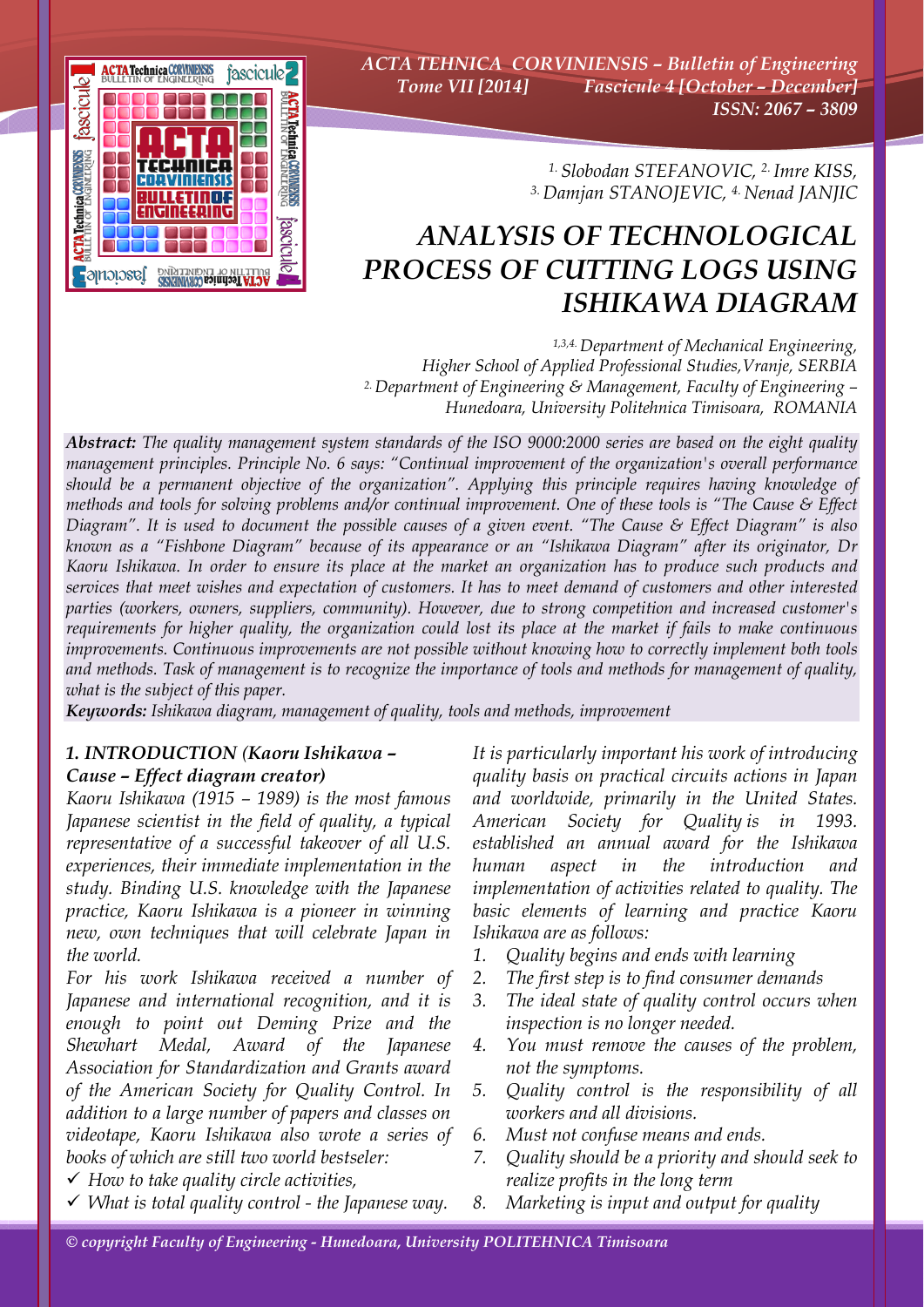# *ACTA TEHNICA CORVINIENSIS Fascicule 4 [October – December]*

- *9. Top management must not show anger when facts subordinate amounts.*
- *10. 95% of the problems in the organization can be solved using a simple tool for analyzing and troubleshooting.*
- *11. The data do not indicate to the dispersion (ie. variability) were incorrect data.*

*With the full support of the Association of Japanese scientists and engineers Ishikawa has proposed the implementation of quality statistics in three basic levels:* 

- 9 *for all employees,*
- 9 *for the leadership at all levels of superior quality managers,*
- 9 *for professional statisticians.*

*He advocated collection and analysis of data using simple visual tools, statistical techniques and teamwork as the basis for the introduction of total quality. Deming took the famous Shewhartov cycle (PDCA – Plan, Do, Check, Act) and adapt it to his way of thinking so that today is usually talking about the Deming cycle in four steps.* 

*Kaoru Ishikawa further expanded it to six steps under the motto 'always (at least) one step further'. Ishikawa circle of improving quality consists of the following six steps:* 

- *1. determine (define and detect) targets,*
- *2. find methods to achieve goals,*
- *3. get involved maximum in education and training,*
- *4. achieve the goal (model products or services, processes, systems),*
- *5. check and correct the results of the implementation of all existing improvements,*
- *6. finally realized envisaged goal (improvement, new product or service, process, system)*

*Move 'one step further', according to Ishikawa is pure fiction unless there is full support for all levels indicators that management must demonstrate their full commitment to quality. Kaoru Ishikawa is in a way a complete Japanese version and amendments Edward Deming. His role and importance in the development of quality in Japan is crucial and fundamental.* 

*Combining the best of the West and the East, Ishikawa, along with top American experts charted the path will go complete Japanese economy and not just one. With all achieved practical success in*  *statistics, quality control circles and total quality control of the entire company, Ishikawa will remain known as a top promoter of new techniques and technologies and harnessing more importantly as a convinced supporter of paying special attention to the man, his environment and the democratization of all production processes.* 

# *2. CAUSE – EFFECT DIAGRAM 2.1. Areas of application*

*Cause – effect diagram is the result of a general analysis of the impact (cause) that cause a particular outcome observed phenomena (work processes). In an effort aimed at boosting the quality of products and processes companies and service organizations, the present method has a wide range of applications in the processes of quality assurance processes of all functions of the company in terms of:* 

- 9 *Identification of the actual causes of a particular condition (outcome) results from the operation of the company or service organizations*
- 9 *Identification and analysis of cause effect relationship in the flow of materials, energy and information, which provide the basis for effective troubleshooting if as a result is observing the situation – the outcome of the work beyond the limits of tolerances os set objective function.*

# *2.2. Description*

*Diagram of the causes – effects is, as noted, a method for detailed analysis of the relationship between a state system in observation (effects) and the influential variables that cause the occurrence of a given condition (cause). When given in the analysis related to improving the quality of the products and processes of companies and service organizations, the expression:* 

- 9 *EFFECT – means a certain outcome of the work of the observed view of the system at a given time and under given circumstances; as impact outcomes related to the effect of temperature and disorder in the process, it is clear that the size of the random character and can be classified into two main categories – both inside and outside the limits of tolerances placed objective function,*
- 9 *CAUSES means a set of environmental conditions and processes of the system that result in a particular state of the outcome of the*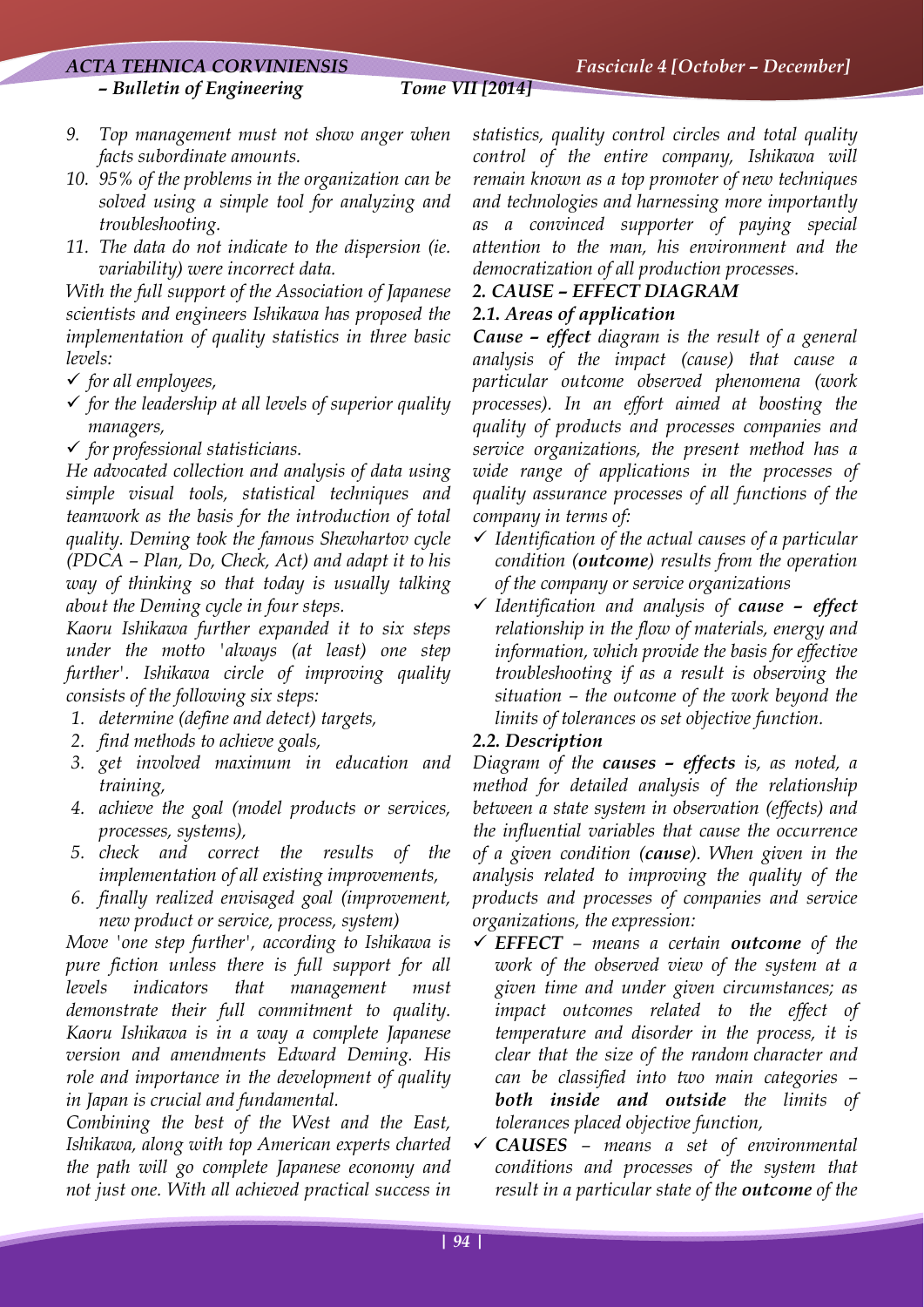### *– Bulletin of Engineering Tome VII [2014]*

*work: from the standpoint of achieving the projected state – effects that are the size of circulation resulting character.* 



*Figure 1. The main connection CAUSES – EFFECT Diagram of Causes – Effect as a set of causes on the one side and effect at the other side shall be regulated by the principles of:* 

- 9 *Selection the separation of the true causes of a particular outcome of the work process – one effect,*
- 9 *Sorting grouping selected causes by character, importance and effection mode,*
- 9 *Logical connection of the observed effects and causes of isolated.*

# *2.3. Procedure*

# *Step 1: Defining the problem*

*In most cases the diagram CAUSES – EFFECTS are used for the case that resulted in defining a specific problem – poor quality parts, assemblies or products, the occurrence of FAILURE CONDITIONS, the long duration of the production cycle, low coefficient of rotation of capital, and a series of other related problems. Then it is necessary to verify the identity of the causes of occurrence of a trouble as a result. It is possible, also, a situation that results in a defined and particular effect. In this case seeking identification of the conditions that lead to the realization of the given effect as a result.* 

*EFFECT (problem or effect) must be defined on the basis of objective data in the form of a completely clear. In the process of defining the problem helps Brainstorming analysis.* 

*Graphically present the given consequence – the usual symbol is a rectangle in the right part of the drawing in the manner shown in Figure 2, leaving the left side area of the diagram of the future introduction of the cause* 





# *Step 2: Identification of the cause*

*A method for identifying the cause which lead to the problems defined above is composed in:* 

9 *Forming the problem of all possible causes of the problem to be analyzed. It is obvious that an overview can be the result of a consequence, groups or professional teams, but at this stage recommend the results previously held Brainstormng session. When given the importance of the overview of the causes is complete, that is, goes off in advance of a cause which in subsequent analysis may result in the basic cause – and effect relationship.* 



*Figure 3. The basic form of cause – effect relationships* 

*Classification by type of the cause, effection mode and related features.* 

*Classification is the most effective use of simple forms of classification systems – coding sample: groups of causes related to the participants in the work, groups of causes related to materials, groups of causes related to the working procedures, groups of causes related to the means of work.* 

# *Step 3: Selection the basic structure*

*For non–production application forward given structure group (4M) obviously does not correspond – it takes depending on the nature of the problem, to form a new group.* 

*If you previously added to the structure given category Marketing, Money, and Management structure then transferred to the structure type 7M.* 

*The present stage of the analysis involves the selection of a certain structure CAUSES – EFFECT diagram. Structure type 4M or 7M can be a good basis for forming the basic structure of the diagram, where the adopted structure (number and nature of groups of causes) may not be final because the further development permit modification. The main groups of samples are entered by pulling the appropriate lines on the line effection causes diagram in step 1., to provide the basic structure diagram CAUSES – EFFECT given in Figure 4.*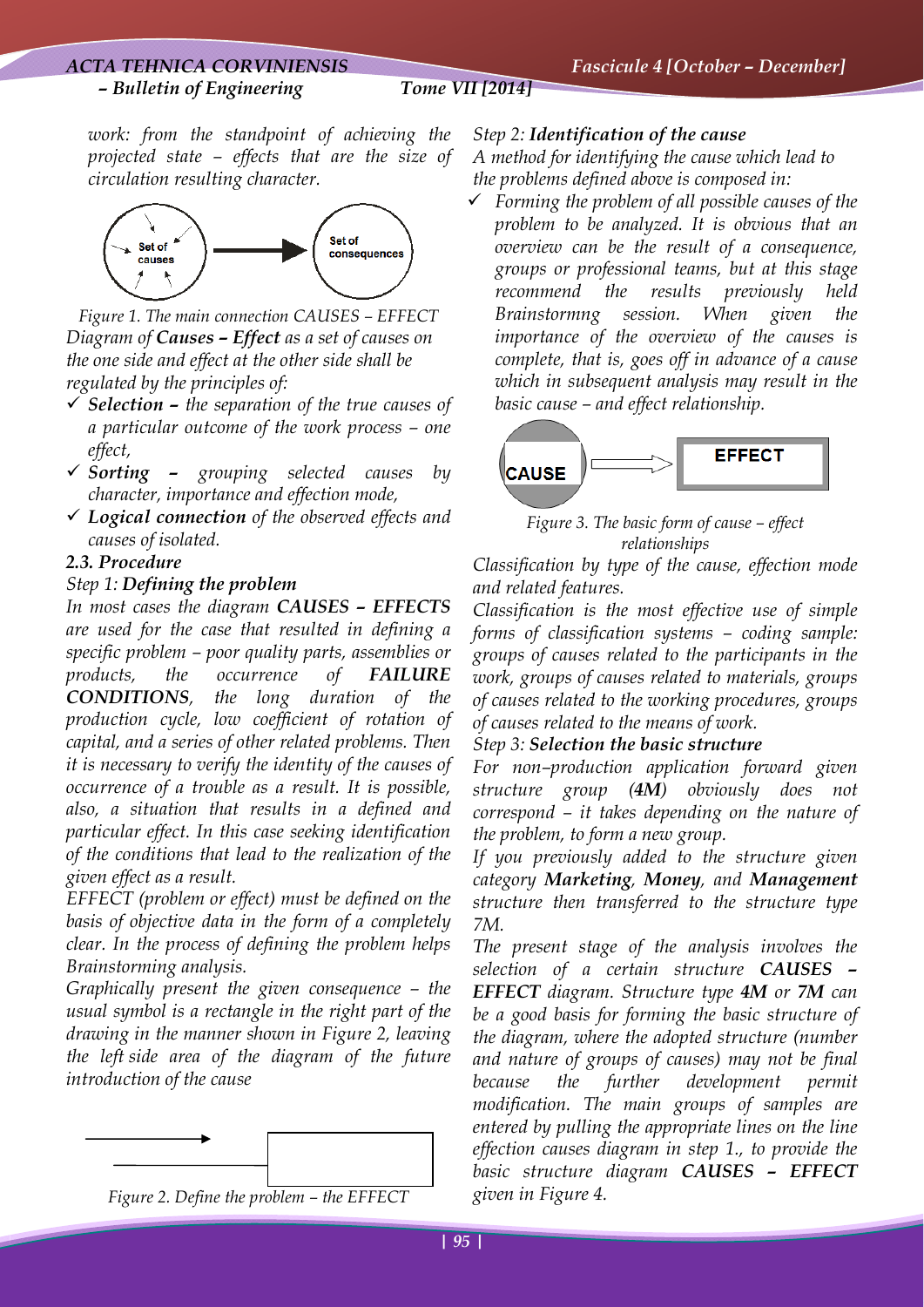

*Figure 4. Basic structure of Causes – Effect diagram Step 4: Develop a diagram*

*For selected basic structure diagram should be the main groups of causes lines to add causes of which are previously located in the group. The addition is carried out by pulling each of the sample connection line in the basic group of the cause, as shown in Figure 5.* 



*Causes – Effect diagram* 

*In the present step, it is necessary to make adjustments of the basic structure diagram in case of occurrence of the cause the concentration of one or two basic groups of the branches the cause (unbalanced diagram). You have acquired a basic insight into the effect of certain causes, the need of their allocation or elimination in cases of unnecessary connections.* 

*Based on the foregoing it can be concluded that the elaborate diagrams need to respect the principles ofe:* 

- 9 *Balanced structure*
- 9 *The necessary minimum of the cause or cause effect relationship.*

# *Step 5: The process of spreading (branching) A method of spreading is performed from the cause connected in multiple stages, without limitation, as*

*long as it does not exhaust all the examination of identified causes.* 

# *Step 6: Analysis*

*When by entering in diagram at a certain level exhaust all identified causes and check the logic of each of the branches, the approach to the analysis that is performed is in two directions:* 

- 9 *Identification of the most likely cause–problem which is analyzed and their designation in the diagram. Probable cause should seek on the line: the bigest level causes – the highest level causes – lower levels causes,*
- 9 *Given process, in addition to targeting the root causes of problem, allows, in certain cases, finding the critical line cause, which is certainly one of the most important results of this method,*
- 9 *Diagram CAUSES EFFECT considered separately is not sufficient to solve the problem – it only refers to its underlying causes, and the cause – effect relationships.*

*For these reasons it is necessary to collect data in order to check the most important (most probable) cause and troubleshooting any other suitable method (ABC or Pareto diagram).* 

# *3. EXAMPLE DIAGRAM CAUSE – EFFECT IN THE TECHNOLOGICAL PROCESS OF CUTTING LOGS*

# *Step 1 – Identify effects*

*We need to identify and clearly define the output or effect that will be analyzed. The effects should be formulated as a special quality characteristics, problems resulting in the work, planned objectives, etc.*

*We must use the definition. Within the team we have to determine the definition of effects to ensure that it is clearly and unambiguously understood.* 

*We need to know that the effect can be positive (objective) or negative (a problem), depending on the issue under discussion. The use of positive effects that focuses on the desired output can create an optimistic atmosphere that encourages the participation of team members. Whenever possible recommended expression effects in a positive way. Focusing on the negative effects can turn team effort to search justify why the problem occurred and determination of guilt. However, in some situations, for it is easier to*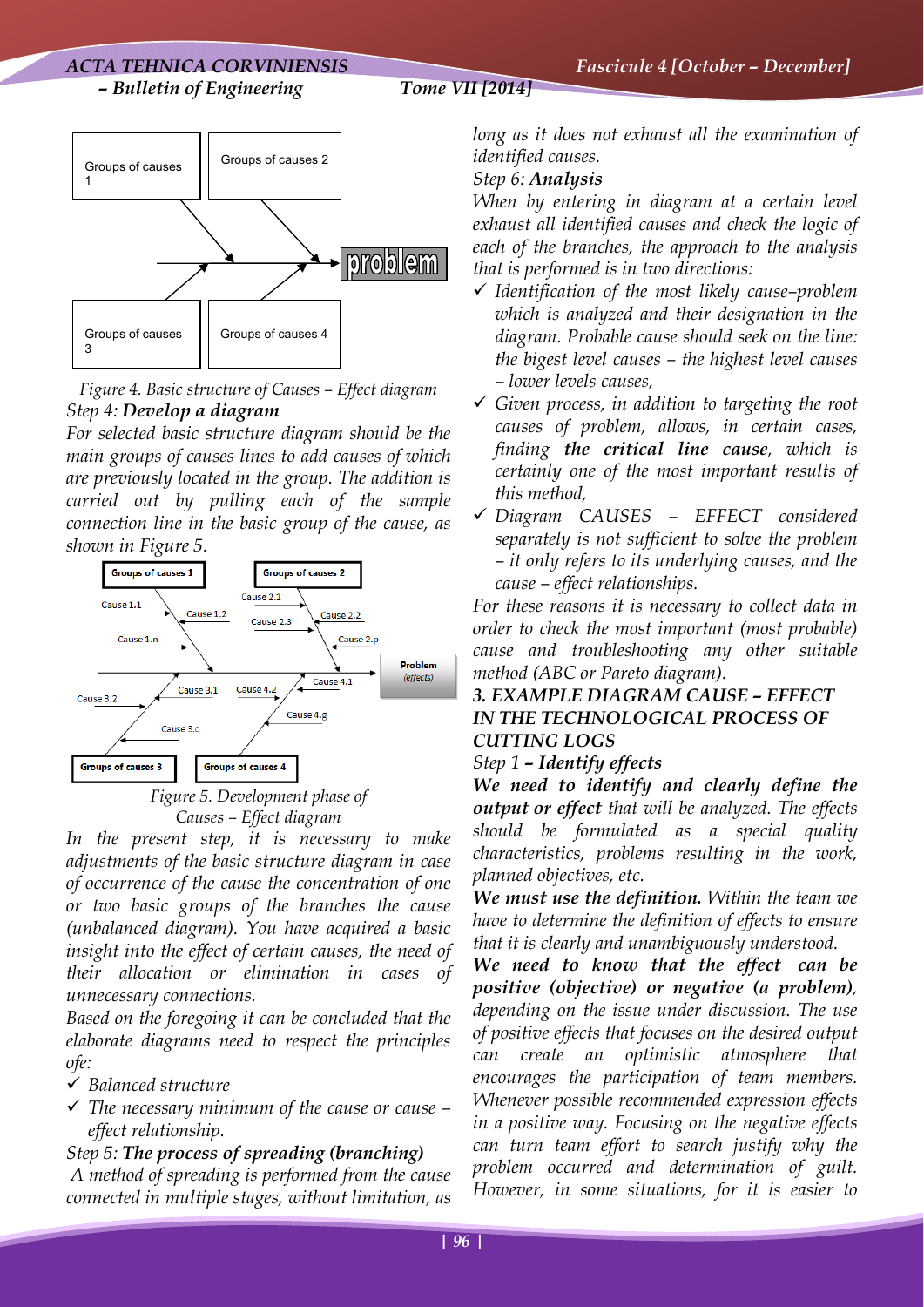# *ACTA TEHNICA CORVINIENSIS Fascicule 4 [October – December]*

#### *– Bulletin of Engineering Tome VII [2014]*

*focus on what are the causes of problem, but what are the causes of a positive output. The team needs to decide which approach is best for a particular case.* 

*NOTE: An example used to explain the construction of a "diagram of cause–effect" is divided into its component parts and described in detail to illustrate the construction steps. Using this example, we will show the causes that are related to getting poor quality boards when cutting logs.* 



*Figure 6: The basic structure of the cause–effect diagram* 

### *Step 2 – Drawing effects*

*Using a board or larger paper, placed so that each team member can well see, than draw the BASIC STRUCTURE and create a effects RECTANGLE. Draw a horizontal arrow to the right end. This is the basic structure.. Right from the arrow write a brief description of effects or the output that results from the process (eg: a effect is poor quality of the boards– Figure 7). Draw a rectangle around a description of the consequences.* 





#### *Step 3 – Identify the causes*

*Identifying main CAUSES that contribute to the effects that we analyze. These are signs of the main parts of our diagram and become categories that will be given reasons related to that category.* 

*Determine the main causes, or categories, which will be referred to other possible causes. You need to use a label for a category that makes sense to create a diagram. Here are some commonly used categories:* 

- 9 *3M and O methods, materials, machines and staff,*
- 9 *3P and O politics, processes, facility and staff,*
- 9 *Environment potentially significant fifth category.*

*Write down the main categories that our team chose the left of the effect rectangle, above and below the «basic structure».* 

*Draw the rectangle around the label of each category, and connect them with the «basic structure» slanted lines.* 

#### *Step 4 – Identification of other factors*

*For each of the main group, identifying other specific factors that can be CAUSES EFFECTS:*

- 9 *Identify as many causes or factors and attach them as a subgroup of the main group (eg. possible causes for the poor quality of the boards are shown under the appropriate categories in Figure 9.).*
- 9 *Provide details for each cause. If a cause of lower order applied to several causes higher order please include it below each of them.*



*Figure 8. Step 3 – Identification of the major categories Step 5 – Identify the causes* 

*We need to identify the deeper causes and to continue to organize under the appropriate causes or categories. We can do a series of questions asking why.*

*Figure 9 shows how the diagram looks like when all the causes have been identified that contribute to the effect. As you can see there can be many causes that contribute to the level of effect.* 





*The analysis helps to identify causes that warrant further investigation. Because "diagram cause– effect" identifies a possible causes of this further work we can use Pareto diagram to determine the cause of which will be the first focus. When*